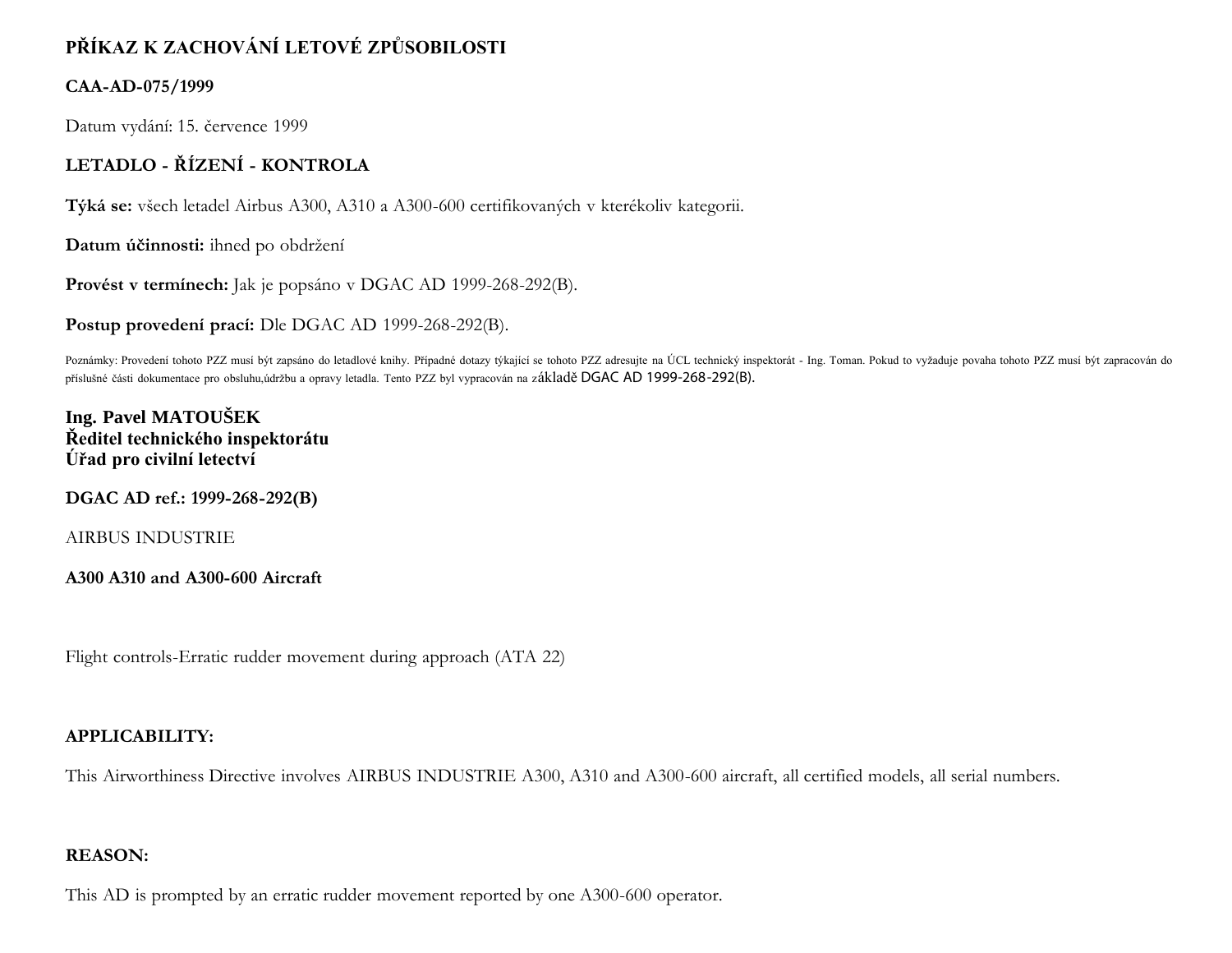First investigation on the auto pilot actuator revealed that the electrical connectors of the main electrovalve were cross connected between side 1 and side 2.

Under this condition which is a hidden failure, when combined with a failure of the clutch valve, the auto pilot actuator can generate erratic movements.

This scenario described for the yaw axis can also occur in roll and pitch because identical actuators are used on these axes.

### **ACTIONS :**

To prevent any cross connection of the connectors of the main electrovalve on the yaw, roll and pitch

auto pilot actuator, accomplish the following unless already accomplished previously.

- Within 10 days following the effective date of this AD, perform a one time inspection of the main electrovalve connectors in accordance within the following AIRBUS INDUSTRIE " All Operator Telex " (AOT):

- for A300 aircraft: AOT A300-22A0114 dated May 27, 1999,

- for A310 aircraft: AOT A310-22A2050 dated May 27, 1999,
- for A300-600 aircraft: AOT A300-22A6039 dated May 27, 1999.

- If a cross connection is identified, restore the correct installation by swapping the connectors as described in paragraph 4.2 of the appropriate AOT before the next flight.

- Send inspection results to AIRBUS INDUSTRIE customer services whatever results are.